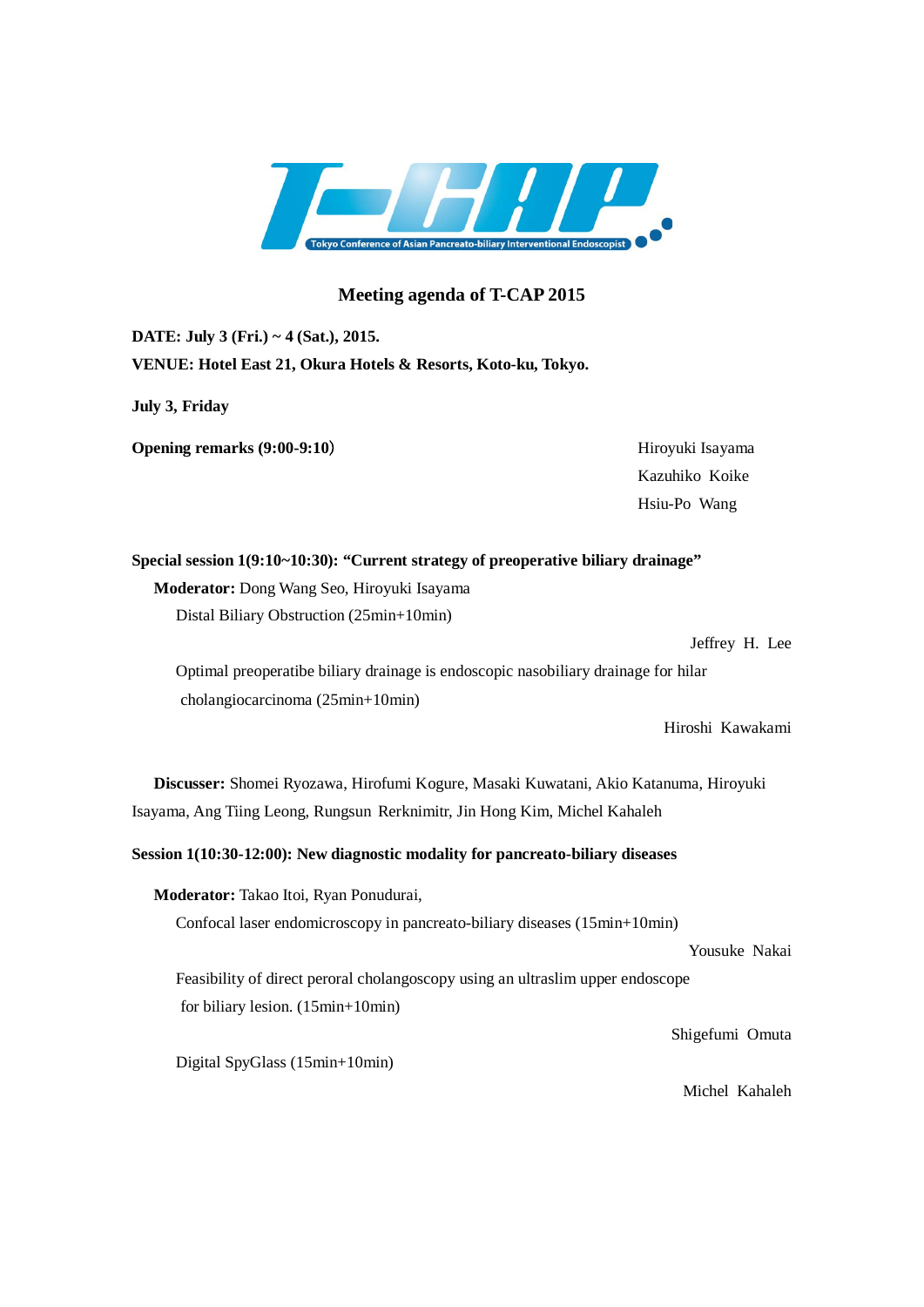**Discusser:** Iruru Maetani, Ichiro Yasuda, Tsuyoshi Hayashi, Atsushi Irisawa, Jeffrey H. Lee, Sundeep Lakhtakia, Anthony Yuen Bun Teoh, Christopher Khor

### **COOK JAPAN Incorporated Luncheon Seminar (12:00-13:15)**

**Moderator:** Atsushi Irisawa, Hsiu-Po Wang

Endoscopic management of pancreatic duct disruption (25min+10min)

How to obtain better diagnostic yield of EUS-FNA? (25min+10min)

Cheuk-Kay Sun

Masayuki Kitano

### **Poster & Exhibition round (13:15-14:30)**

 Poster Presenter: Please wait in front of a poster. Posters are always put in conference of 2 days.

### **Session 2(14:30-15:30): Free paper session (Each paper: 6min+3min)**

### **Moderator:** Iruru Maetani, Ang Tiing Leong

Use of Spyglass peroral pancreatoscopy and X-ray-guided electrohydraulic lithotripsy for refractory pancreatic stones

Ken Ito

Endoscopic Ultrasound-Guided Transmural Drainage of Intra-abdominal Collections

Song Mingjun

A Newly Modified Non-Flared Fully Covered Metallic Stent of 12 mm-Diameter with Long Lasso for Intraductal Placement in Patients with Malignant Biliary Stricture: Feasibility Study Hyun Jong Choi

Biliary drainage strategy of unresectable malignant hilar strictures by computed tomography volumetry

### Mitsuharu Fukasawa

EUS GUIDED DRAINAGE OF WALLED OFF NECROSIS USING LARGE DIAMETER LUMEN APPOSING FULLY COVERED METAL STENT – LARGE EXPERIENCE FROM A SINGLE TERTIARY CARE GI CENTRE

Jahangeer Basha

EUS-guided biliary drainage for right intrahepatic bile duct obstruction; novel technical tips (with video)

Takeshi Ogura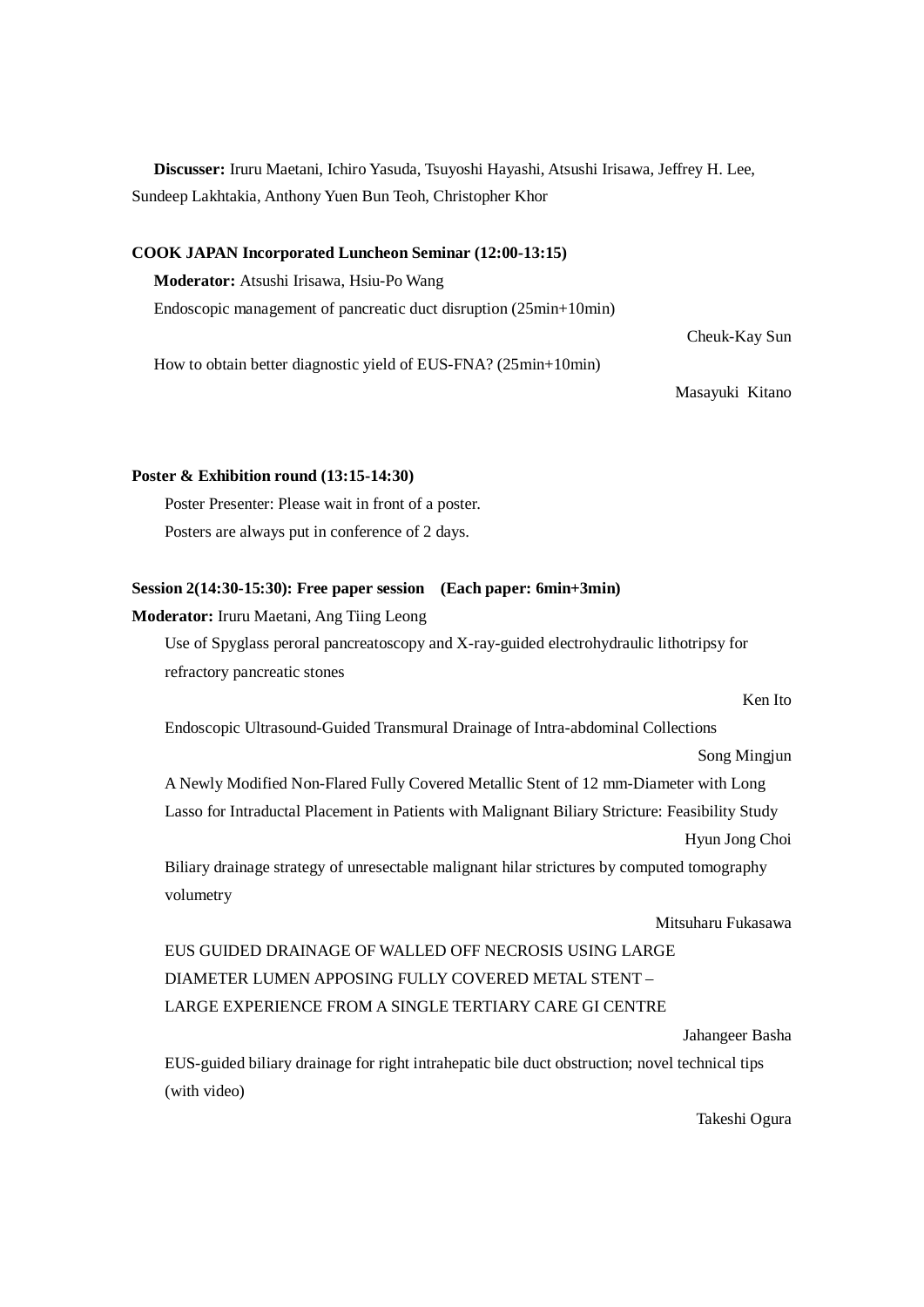**Discusser:** Keiji Hanada, Tsuyoshi Hayashi, Takayoshi Tsuchiya, Reiko Ashida, Tsuyoshi Hamada, Dong Wang Seo, Ryan Ponudurai, Thawee Ratanechue-ek, Hsiu-Po Wang,

# **Session 3(15:30-16:45): Cutting edge of Interventional EUS Moderator:** Yousuke Nakai, Sundeep Lakhtakia EUS-guided biliary drainage (10min+5min) Kazuo Hara EUS-guided gallbladder drainage (10min+5min) Anthony Yuen Bun Teoh EUS-guided Pancreatic intervention (10min+5min) Takayoshi Tsuchiya New Metal Stents for EUS-guided biliary intervention: AL stent & Hybrid stent(10min+5min) Sang Soo Lee **Discussers:** Takao Itoi, Takuji Iwashita, Natsuyo Yamamoto, Shigefumi Omuta, Masaki Kuwatani, Sang Soo Lee, Michel Kahaleh, Thawatchai Akaraviputh, Anthony Yuen Bun Teoh **Coffee break (16:45-17:00)**

## **Session 4(17:00-18:15): Endoscopic anti-tumor therapy Moderator:** Hiroshi Kawakami, Thawee Ratanachu-ek, EUS-guided RFA ablation for P-NET (10min+5min) Sundeep Lakhtakia EUS-guided RFA for Pancreatic Cancer (10min+5min) Dong Wang Seo Endoscopic Intraductal therapies for Cholangiocarcinoma (10min+5min) Nageshwar Reddy Endoscopic HIFU for pancreatic cancer ~Current advance and future aspect~ (10min+5min) Reiko Ashida

**Discusser:** Atsushi Irisawa, Takuji Iwashita, Yousuke Nakai, Kazuo Hara, Ryan Ponudurai, Dong-Ki Lee, Cheuk-Kay Sun, Sang Soo Lee

**TaeWoong &CMI Satellite symposium (18:15~19:30): Moderator:** Hiroyuki Isayama, Rungsun Rerknimitr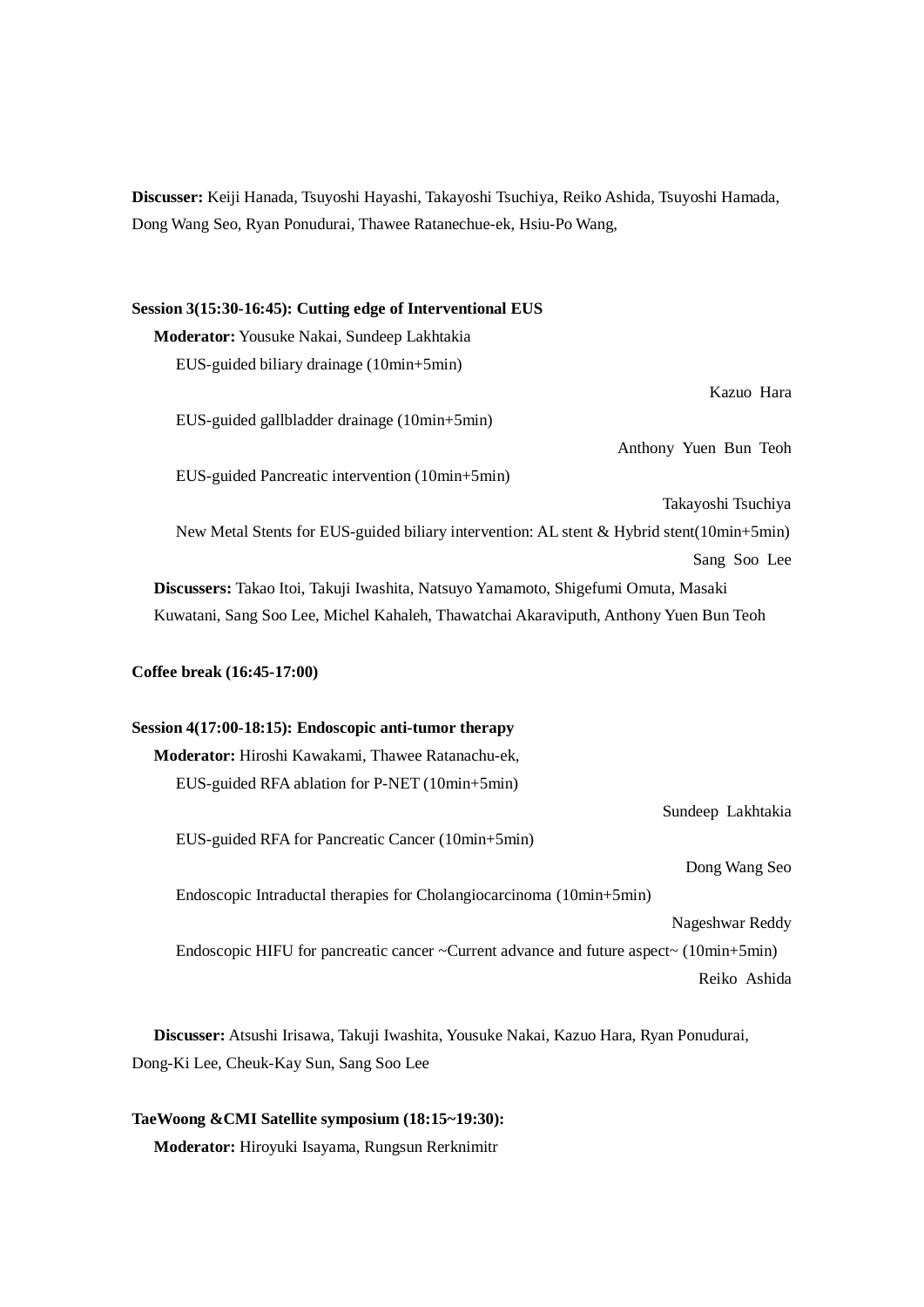Pancreato biliary updates 2015 (25min+10min)

Nageshwar Reddy

International Consensus Guideline for Endoscopic Papillary Large-Balloon Dilation

(25min+10min)

Jin Hong Kim

**Dinner Party (19:30~21:00)**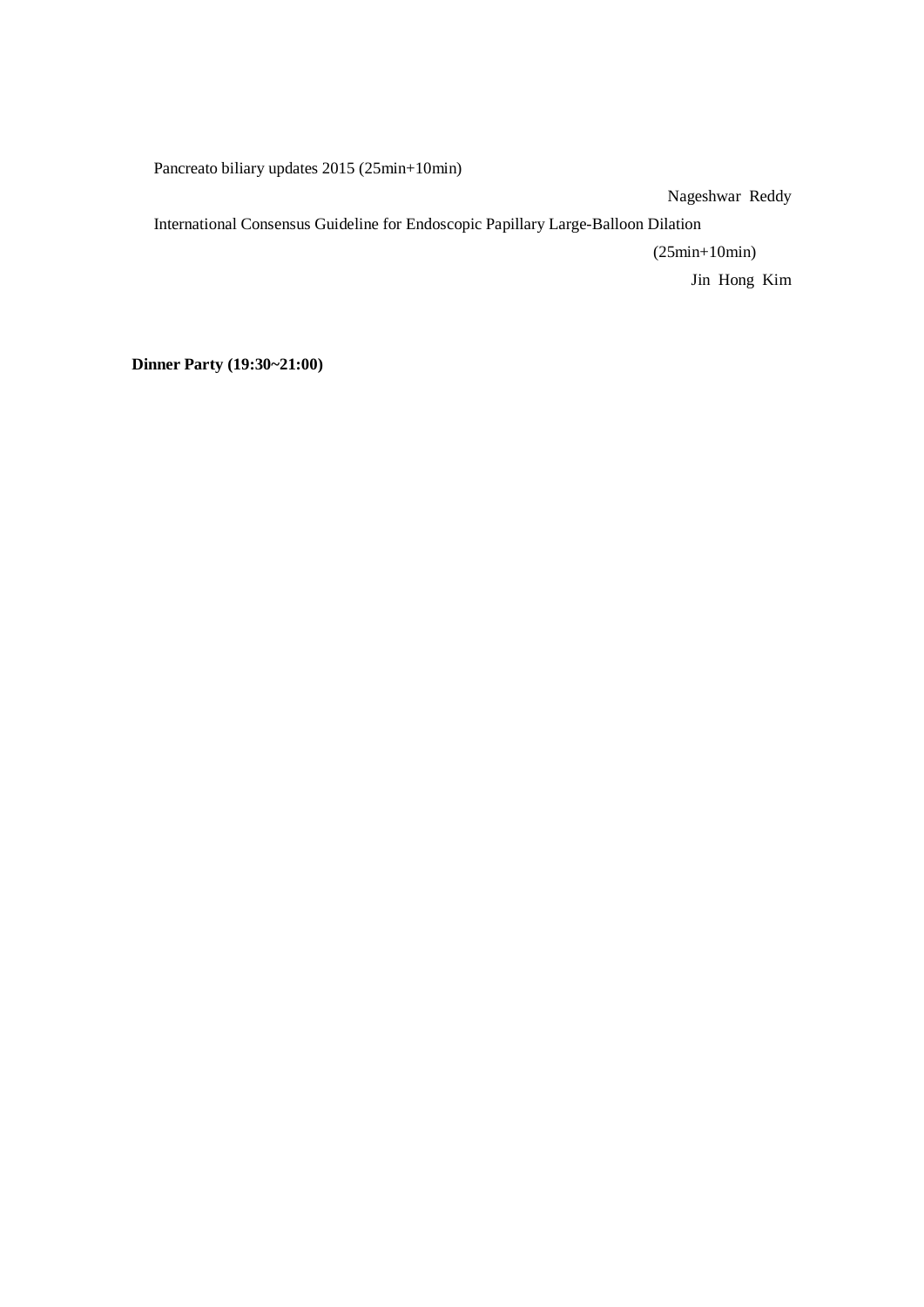| July 4, Saturday                                                                              |
|-----------------------------------------------------------------------------------------------|
| Hitachi Medical Corporation Morning seminar: (9:00-10:15) The breakfast is not included.      |
| Moderator: Keiji Hanada, Christopher Khor                                                     |
| EUS guided ERCP, where do we stand? (25min+10min)                                             |
| Michel Kahaleh                                                                                |
| Endoscopic treatment of acute chlecystitis: Endoscopic transpapillary approach and EUS-guided |
| transenteric approach (25min+10min)                                                           |
| Sang Soo Lee                                                                                  |
|                                                                                               |
| Session 5 (10:15~11:15): Endoscopic management of both duodenal and biliary obstruction       |
| Moderator: Shomei Ryozawa, Takuji Iwashita                                                    |
| Impact of duodenal tumor invasion on biliary stenting (15min+5min)                            |
| Tsuyoshi Hamada                                                                               |
| Double metallic stenting (10min+5min)                                                         |
| Iruru Maetani                                                                                 |
| Management with EUS-guided therapy (10min+5min)                                               |
| Takao Itoi                                                                                    |

**Discusser:** Hiroshi Kawakami, Masayuki Kitano, Akio Katanuma, Hirofumi Kogure, Masaki Kuwatani, Sundeep Lakhtakia, Jeffrey H. Lee, Cheuk-Kay Sun, Thawatchai Akaraviputh

### **Special session 2 (11:15~12:30) "Current advance in sphincterotomy"**

**Moderator:** Takayoshi Tsuchiya, Hsiu-Po Wang Precut: How to make it safe? (25min+10min)

EST: How to teach it well? (25min+10min)

Thawatchai Akaraviputh

Akio Katanuma

### **FUJIFILM Corporation Luncheon Seminar (12:30-13:45)**

**Moderator:** Takao Itoi, Sundeep Lakhtakia

Paradigm shifts in endoscopic management of peri-pancreatic fluid collections (25min+10min) Anthony Yuen Bun Teoh

Recent progress in interventional EUS (25min+10min)